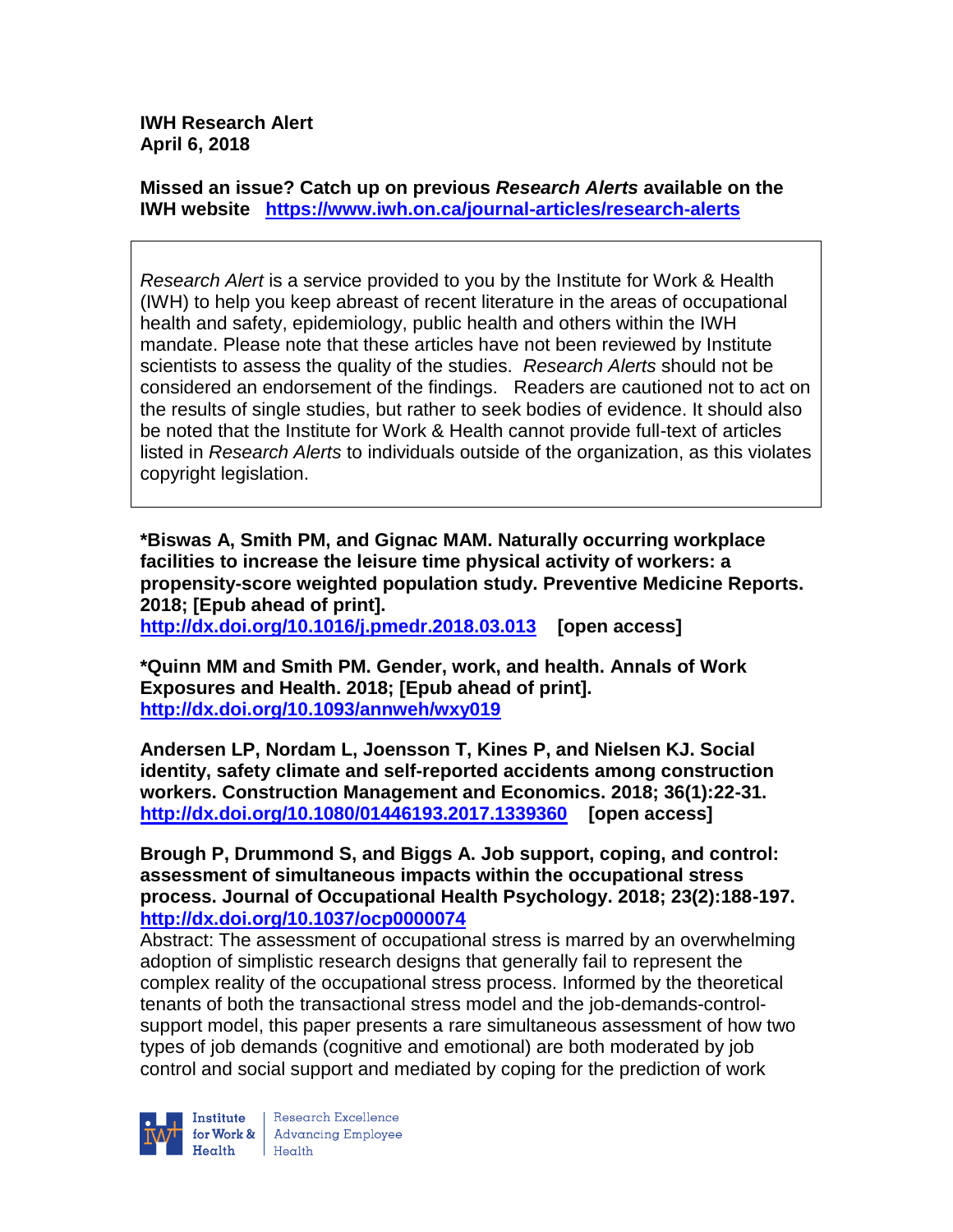engagement and psychological strain over time. Self-report surveys were administered twice over 12 months to a sample of police-service workers and moderated mediation analyses were conducted on the matched sample of  $N =$ 2,481 respondents. The results offer support for the process of occupational stress by demonstrating how both accommodation and avoidance coping mediate the job-demands-outcome relationship over time. The results also demonstrate that this stressor-coping-strain process is simultaneously moderated by job support or job control. We found it interesting that this research also demonstrated that the estimation of work engagement was not unduly influenced by the type of job demands these police employees were exposed to. (PsycINFO Database Record

#### **Emerson E, Hatton C, Baines S, and Robertson J. The association between employment status and health among British adults with and without intellectual impairments: cross-sectional analyses of a cohort study. BMC Public Health. 2018; 18(1):401.**

**<http://dx.doi.org/10.1186/s12889-018-5337-5>[open access]** Abstract: BACKGROUND: There exists a well established link between employment status and health, with unemployment being associated with poorer health. Much less is known about the association between economic inactivity and health, especially among people with disabilities. Our aim is to determine whether the association between employment status and health is similar for adults with and adults without intellectual impairment. METHODS: Using nationally representative data from the 1970 British Cohort Study, we undertook a series of cross sectional analyses of the association between employment status and health (self-reported general health, mental health) among British adults with and without intellectual impairments at ages 26, 30, 34, 38 and 42. RESULTS: People with intellectual disability and borderline intellectual functioning had markedly lower employment rates and poorer health than other participants at all waves of data collection. When compared with participants in full-time employment the prevalence of poorer self rated health and mental health was higher among participants with and without intellectual impairment who were in either part-time employment or were economically inactive at all ages. When compared with participants in employment the prevalence of poorer self rated health and mental health was higher among participants with and without intellectual impairment who were in the economically inactive categories of unemployment, education/training and ill/disabled at all ages. Intellectual disability status appeared to moderate the strength of the relationship between economic activity and self-rated health and, to a much lesser extent, the relationship between economic activity and mental health. In all instances the moderation indicated a stronger association among participants without intellectual impairment. CONCLUSIONS: The results provide substantive evidence to suggest that the nature of the well-established association between employment and better health is similar for British adults with and without intellectual impairments. The results do, however, indicate that the magnitude of



Research Excellence for Work & | Advancing Employee Health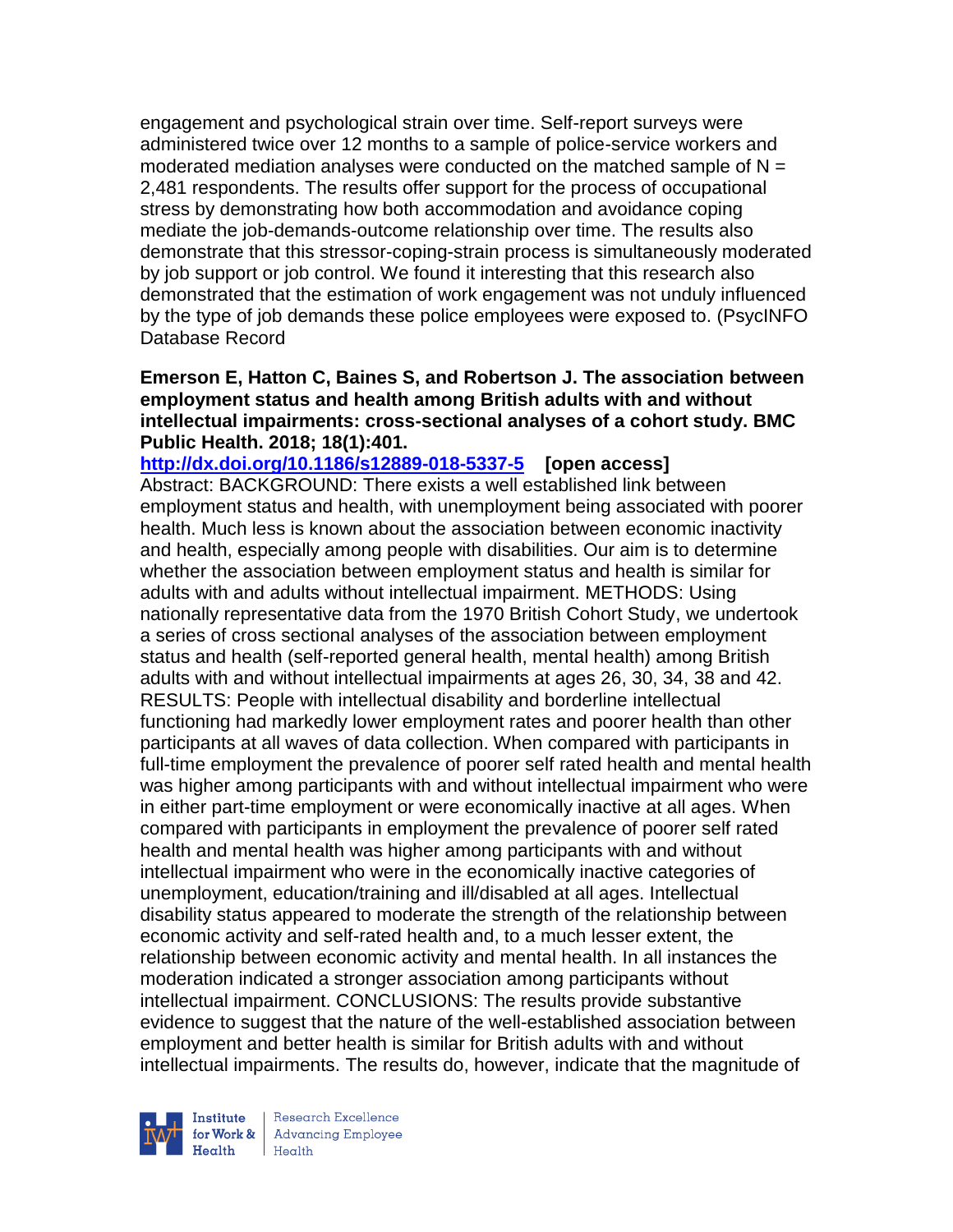the effect involved differed. Further research is needed to identify mechanisms that may underlie this difference

**Gkiouleka A, Huijts T, Beckfield J, and Bambra C. Understanding the micro and macro politics of health: inequalities, intersectionality & institutions: research agenda. Social Science & Medicine. 2018; 200:92-98. <http://dx.doi.org/10.1016/j.socscimed.2018.01.025>[open access]** Abstract: This essay brings together intersectionality and institutional approaches to health inequalities, suggesting an integrative analytical framework that accounts for the complexity of the intertwined influence of both individual social positioning and institutional stratification on health. This essay therefore advances the emerging scholarship on the relevance of intersectionality to health inequalities research. We argue that intersectionality provides a strong analytical tool for an integrated understanding of health inequalities beyond the purely socioeconomic by addressing the multiple layers of privilege and disadvantage, including race, migration and ethnicity, gender and sexuality. We further demonstrate how integrating intersectionality with institutional approaches allows for the study of institutions as heterogeneous entities that impact on the production of social privilege and disadvantage beyond just socioeconomic (re)distribution. This leads to an understanding of the interaction of the macro and the micro facets of the politics of health. Finally, we set out a research agenda considering the interplay/intersections between individuals and institutions and involving a series of methodological implications for research arguing that quantitative designs can incorporate an intersectional institutional approach

#### **van der Graaf P, Francis O, Doe E, Barrett E, O'Rorke M, and Docherty G. Structural approaches to knowledge exchange: comparing practices across five centres of excellence in public health. Journal of Public Health. 2018; 40(suppl 1):i31-i38.**

## **<http://dx.doi.org/10.1093/pubmed/fdx150>**

Abstract: Background: In 2008, five UKCRC Public Health Research Centres of Excellence were created to develop a coordinated approach to policy and practice engagement and knowledge exchange. The five Centres have developed their own models and practices for achieving these aims, which have not been compared in detail to date. Methods: We applied an extended version of Saner's model for the interface between science and policy to compare five case studies of knowledge exchanges, one from each centre. We compared these practices on three dimensions within our model (focus, function and type/scale) to identify barriers and facilitators for knowledge exchange. Results: The case studies shared commonalities in their range of activities (type) but illustrated different ways of linking these activities (function). The Centres' approaches ranged from structural to more organic, and varied in the extent that they engaged internal audiences (focus). Each centre addressed policymakers at different geographical levels and scale. Conclusions: This article emphasizes the

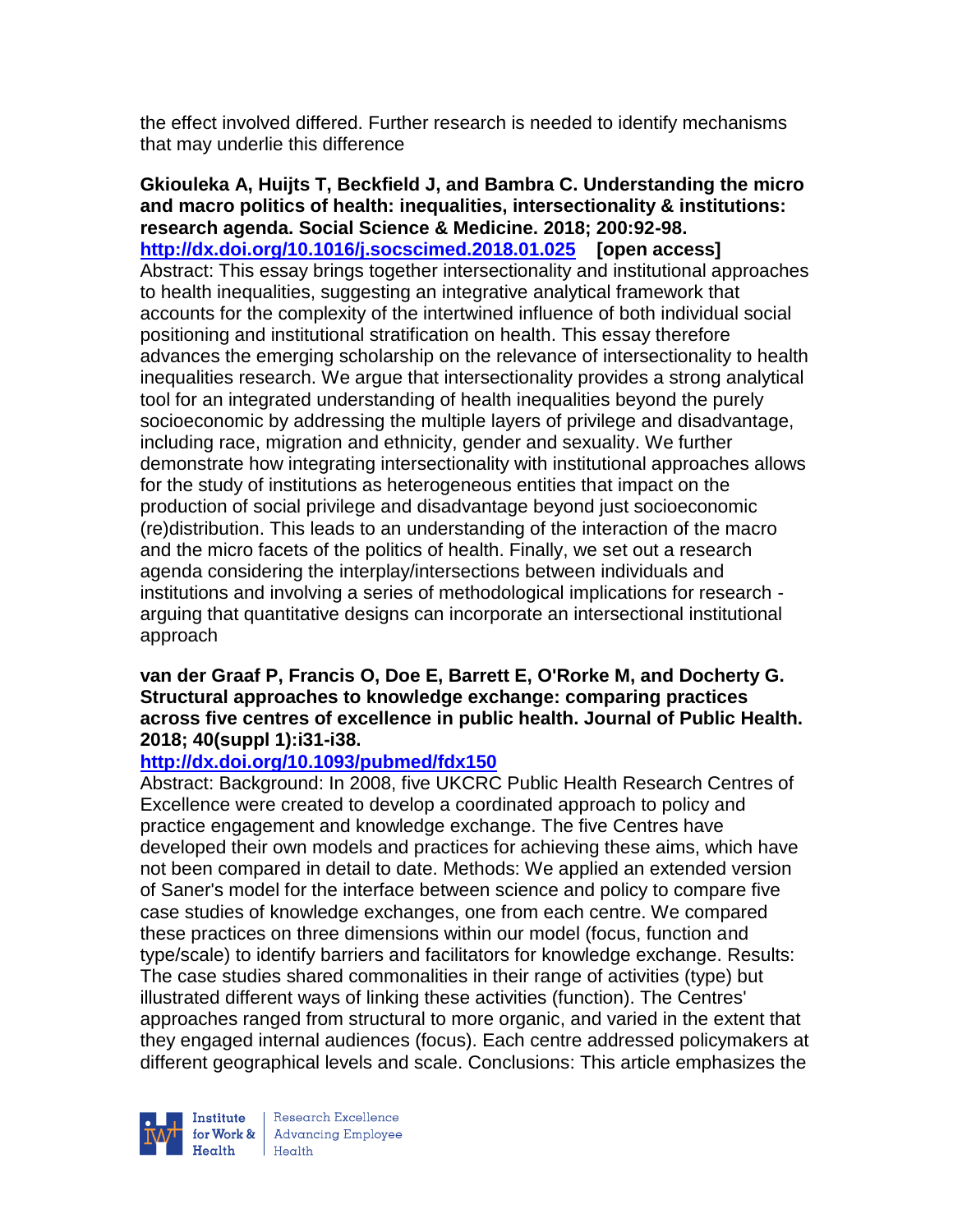importance of linking a range of activities that engage policymakers at different levels, intensities and points in their decision-making processes to build relationships. Developing a structural approach to knowledge exchange activities in different contexts presents challenges of resource, implementation and evaluation

# **Kim S, Park Y, and Headrick L. Daily micro-breaks and job performance: general work engagement as a cross-level moderator. Journal of Applied Psychology. 2018; [Epub ahead of print].**

## **<http://dx.doi.org/10.1037/apl0000308>**

Abstract: Despite the growing research on work recovery and its well-being outcomes, surprisingly little attention has been paid to at-work recovery and its job performance outcomes. The current study extends the work recovery literature by examining day-level relationships between prototypical microbreaks and job performance as mediated by state positive affect. Furthermore, general work engagement is tested as a cross-level moderator weakening the indirect effects of microbreaks on job performance via positive affect. Using multisource experience sampling method, the authors collected two daily surveys from 71 call center employees and obtained objective records of daily sales performance for two consecutive weeks ( $n = 632$ ). Multilevel path analysis results showed that relaxation, socialization, and cognitive microbreaks were related to increased positive affect at work which, in turn, predicted greater sales performance. However, breaks for nutrition-intake (having snacks and drinks) did not show significant effects. Importantly, microbreaks had significant indirect effects on job performance via positive affect only for workers who had lower general work engagement, whereas the indirect effects did not exist for workers who had higher general work engagement. Furthermore, Bayesian multilevel analyses confirmed the results. Theoretical and practical implications, limitations, and future research directions are discussed. (PsycINFO Database Record

### **Maas ET, Koehoorn M, and McLeod CB. Return-to-work for multiple jobholders with a work-related musculoskeletal disorder: a populationbased, matched cohort in British Columbia. PLoS ONE. 2018; 13(4):e0193618.**

## **<http://dx.doi.org/10.1371/journal.pone.0193618> [open access]**

Abstract: INTRODUCTION: Multiple jobholders (MJHs) have a higher risk of injury compared to single jobholders (SJHs), but it is unknown if return-to-work (RTW) after a work injury is affected by multiple jobholding. This study examined the association between multiple versus single jobholding and time to RTW for workers with a work-related musculoskeletal disorder (MSD). METHODS: We used administrative workers' compensation data to identify injured workers with an accepted MSD lost-time claim between 2010-2014 in British Columbia, Canada (n = 125,639 SJHs and 9,029 MJHs). The outcome was days until RTW during twelve months after the first day of time-loss. The MJH and SJH cohorts were balanced using coarsened exact matching that yielded a final matched



Research Excellence for Work & Advancing Employee<br>Health Health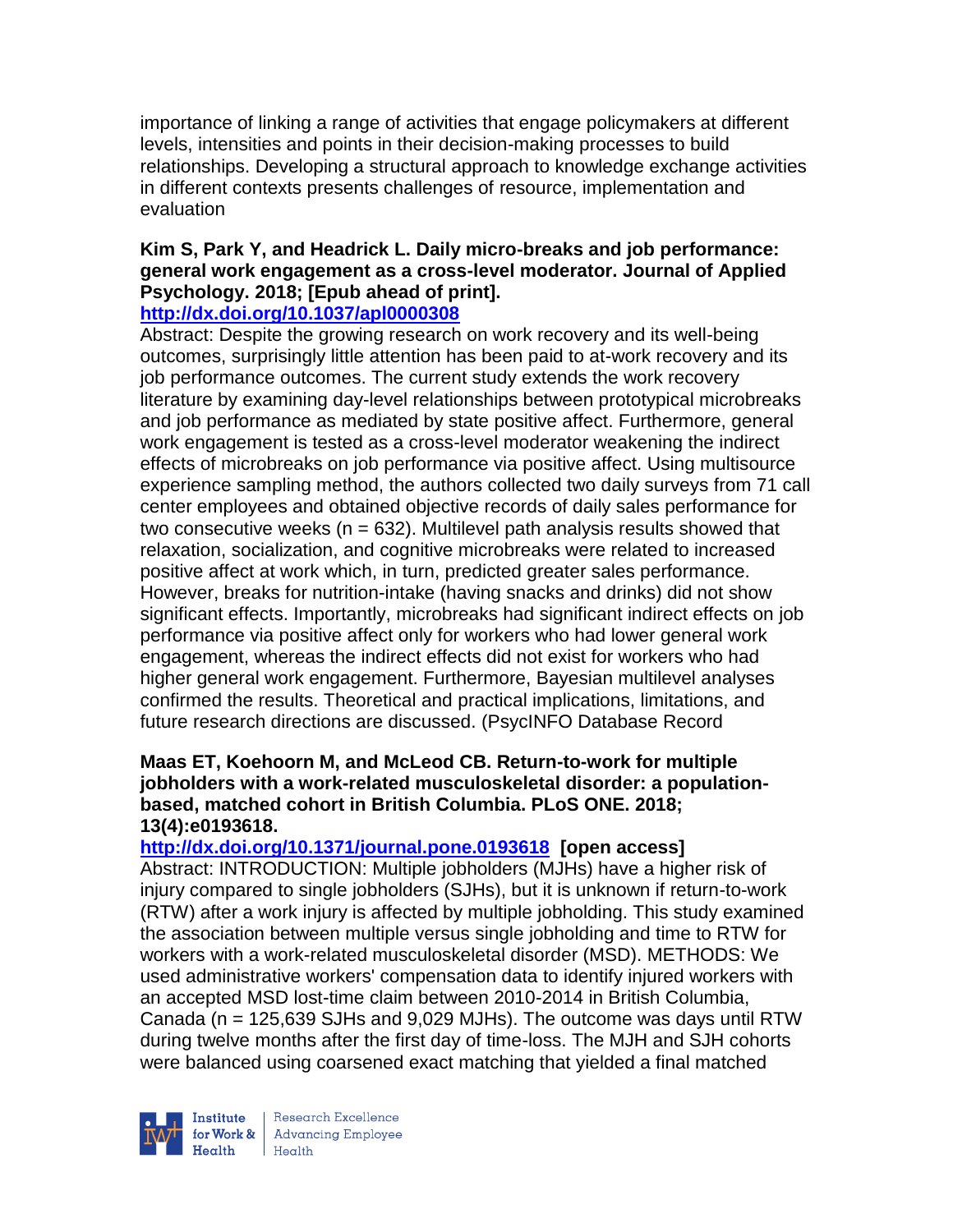cohort of 8,389 MJHs and 8,389 SJHs. The outcome was estimated with Cox regression, using piecewise models, and the hazard ratios were stratified by type of MSD, a serious injury indicator, gender, weekly workdays preceding MSD, and wage categories. RESULTS: MJHs were less likely to RTW compared to SJHs within the first six months after the first time-loss day, with greater and longer lasting effects for males, workers with a serious injury, and a higher wage. No difference between MJHs and SJHs was found for workers who had a six- or seven-day work week preceding MSD, for workers with dislocations, and for workers who were still off work after six months. CONCLUSIONS: Overall, MJHs with a workweek of maximum five days are disadvantaged compared to SJHs in terms of RTW following a work-related MSD within the first six months after the first time-loss day. This difference might be caused by more precarious job contracts for MJHs that challenges RTW because of lack of support for modified work, higher workload, and reduced likelihood that MJHs file a workers' compensation claim. Despite adjusting for type of MSD, severity of injury and occupation, the differences persisted for the vast majority of the study sample

#### **Mazzucca S, Tabak RG, Pilar M, Ramsey AT, Baumann AA, Kryzer E, Lewis EM, Padek M, Powell BJ, and Brownson RC. Variation in research designs used to test the effectiveness of dissemination and implementation strategies: a review. Frontiers in Public Health. 2018; 6:32. <http://dx.doi.org/10.3389/fpubh.2018.00032> [open access]**

Abstract: Background: The need for optimal study designs in dissemination and implementation (D&I) research is increasingly recognized. Despite the wide range of study designs available for D&I research, we lack understanding of the types of designs and methodologies that are routinely used in the field. This review assesses the designs and methodologies in recently proposed D&I studies and provides resources to guide design decisions. Methods: We reviewed 404 study protocols published in the journal Implementation Science from 2/2006 to 9/2017. Eligible studies tested the efficacy or effectiveness of D&I strategies (i.e., not effectiveness of the underlying clinical or public health intervention); had a comparison by group and/or time; and used >/=1 quantitative measure. Several design elements were extracted: design category (e.g., randomized); design type [e.g., cluster randomized controlled trial (RCT)]; data type (e.g., quantitative); D&I theoretical framework; levels of treatment assignment, intervention, and measurement; and country in which the research was conducted. Each protocol was double-coded, and discrepancies were resolved through discussion. Results: Of the 404 protocols reviewed, 212 (52%) studies tested one or more implementation strategy across 208 manuscripts, therefore meeting inclusion criteria. Of the included studies, 77% utilized randomized designs, primarily cluster RCTs. The use of alternative designs (e.g., stepped wedge) increased over time. Fewer studies were quasi-experimental (17%) or observational (6%). Many study design categories (e.g., controlled prepost, matched pair cluster design) were represented by only one or two studies. Most articles proposed quantitative and qualitative methods (61%), with the



Research Excellence for Work & | Advancing Employee Health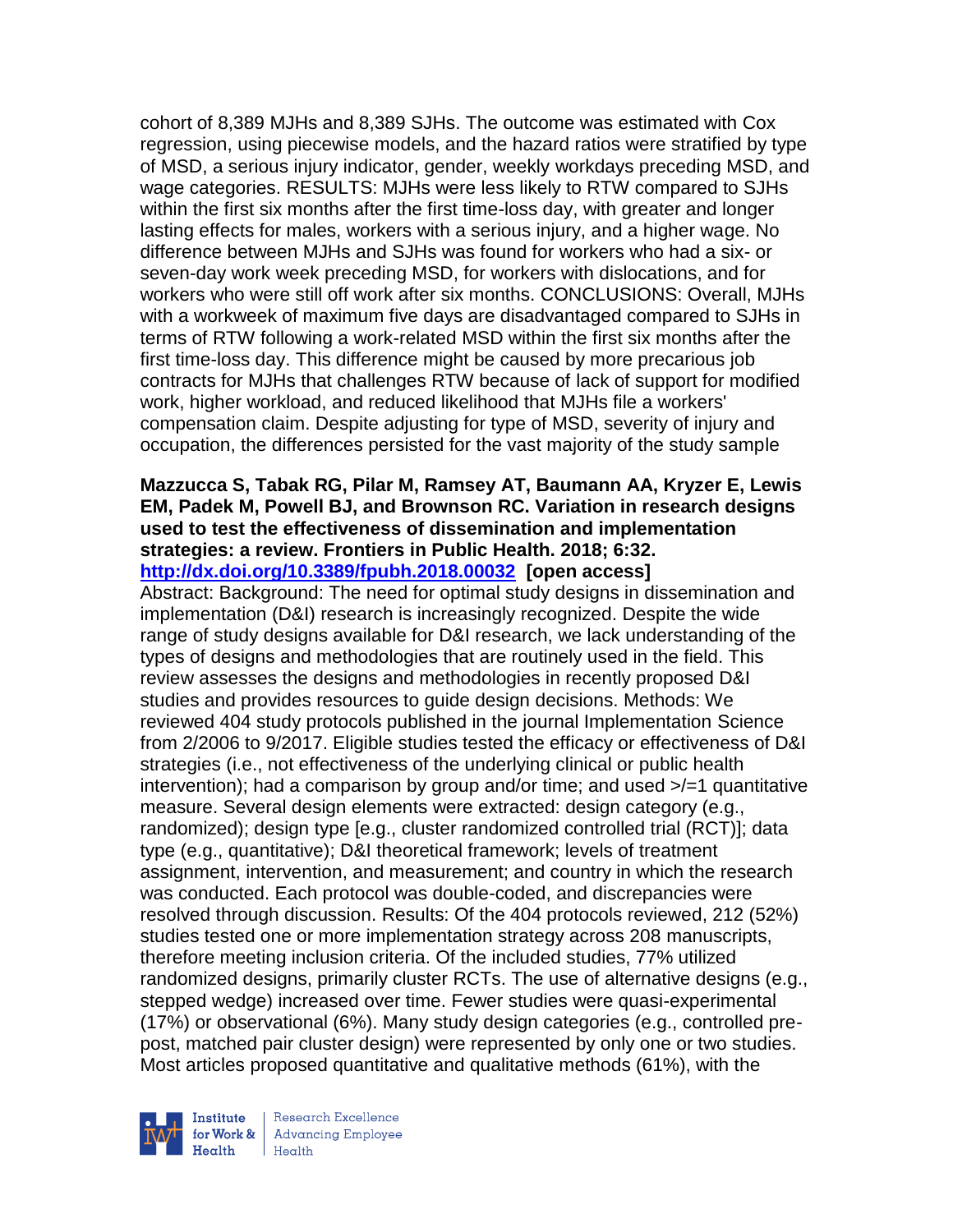remaining 39% proposing only quantitative. Half of protocols (52%) reported using a theoretical framework to guide the study. The four most frequently reported frameworks were Consolidated Framework for Implementing Research and RE-AIM (n = 16 each), followed by Promoting Action on Research Implementation in Health Services and Theoretical Domains Framework (n = 12 each). Conclusion: While several novel designs for D&I research have been proposed (e.g., stepped wedge, adaptive designs), the majority of the studies in our sample employed RCT designs. Alternative study designs are increasing in use but may be underutilized for a variety of reasons, including preference of funders or lack of awareness of these designs. Promisingly, the prevalent use of quantitative and qualitative methods together reflects methodological innovation in newer D&I research

#### **McCluney CL, Schmitz LL, Hicken MT, and Sonnega A. Structural racism in the workplace: does perception matter for health inequalities? Social Science & Medicine. 2018; 199:106-114.**

#### **<http://dx.doi.org/10.1016/j.socscimed.2017.05.039>**

Abstract: Structural racism has been linked to racial health inequalities and may operate through an unequal labor market that results in inequalities in psychosocial workplace environments (PWE). Experiences of the PWE may be a critical but understudied source of racial health disparities as most adults spend a large portion of their lives in the workplace, and work-related stress affects health outcomes. Further, it is not clear if the objective characteristics of the workplace are important for health inequalities or if these inequalities are driven by the perception of the workplace. Using data from the 2008 to 2012 waves of the Health and Retirement Study (HRS), a probability-based sample of US adults 50 years of age and older and the Department of Labor's Occupational Information Network (O\*NET), we examine the role of both standardized, objective (O\*NET) and survey-based, subjective (as in HRS) measures of PWEs on health and Black-White health inequalities. We find that Blacks experience more stressful PWEs and have poorer health as measured by self-rated health, episodic memory function, and mean arterial pressure. Mediation analyses suggest that these objective O\*NET ratings, but not the subjective perceptions, partially explain the relationship between race and health. We discuss these results within the extant literature on workplace and health and health inequalities. Furthermore, we discuss the use of standardized objective measures of the PWE to capture racial inequalities in workplace environment

**Navestad TO, Elvebakk B, and Phillips RO. The safety ladder: developing an evidence-based safety management strategy for small road transport companies. Transport Reviews. 2018; 38(3):372-393. <http://dx.doi.org/10.1080/01441647.2017.1349207> [open access]**

**Poot CC, van der Kleij RM, Brakema EA, Vermond D, Williams S, Cragg L, van den Broek JM, and Chavannes NH. From research to evidenceinformed decision making: a systematic approach. Journal of Public** 



Institute Research Excellence<br>for Work & Advancing Employee<br>Health Health  $H_{\text{eath}}$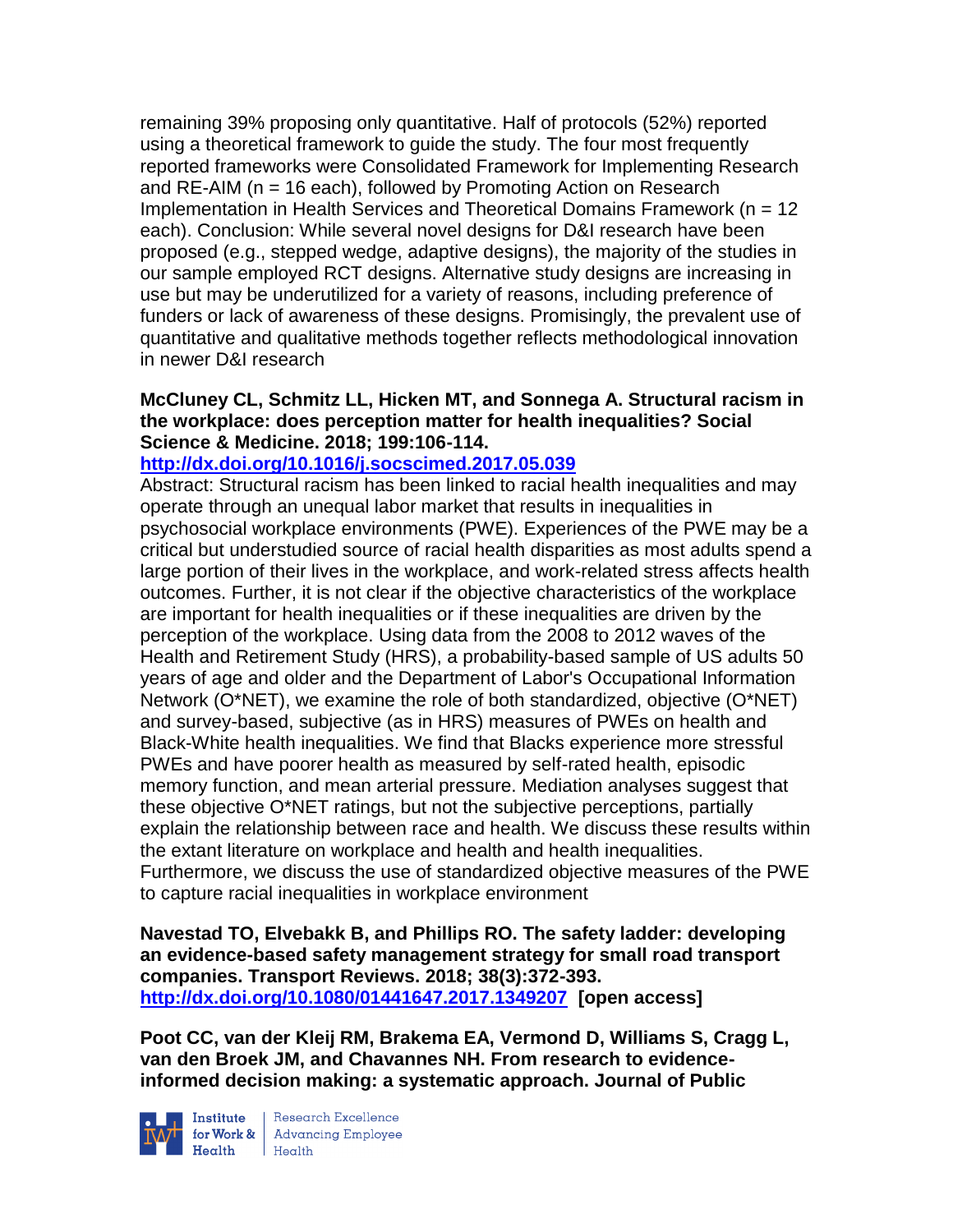#### **Health. 2018; 40(suppl 1):i3-i12. <http://dx.doi.org/10.1093/pubmed/fdx153>[open access]**

Abstract: Background: Knowledge creation forms an integral part of the knowledge-to-action framework aimed at bridging the gap between research and evidence-informed decision making. Although principles of science communication, data visualisation and user-centred design largely impact the effectiveness of communication, their role in knowledge creation is still limited. Hence, this article aims to provide researchers a systematic approach on how knowledge creation can be put into practice. Methods: A systematic two-phased approach towards knowledge creation was formulated and executed. First, during a preparation phase the purpose and audience of the knowledge were defined. Subsequently, a developmental phase facilitated how the content is 'said' (language) and communicated (channel). This developmental phase proceeded via two pathways: a translational cycle and design cycle, during which core translational and design components were incorporated. The entire approach was demonstrated by a case study. Results: The case study demonstrated how the phases in this systematic approach can be operationalised. It furthermore illustrated how created knowledge can be delivered. Conclusion: The proposed approach offers researchers a systematic, practical and easy-to-implement tool to facilitate effective knowledge creation towards decision-makers in healthcare. Through the integration of core components of knowledge creation evidence-informed decision making will ultimately be optimized

**Posthuma RA, Campion MC, and Campion MA. A taxonomic foundation for evidence-based research on employee performance management. European Journal of Work and Organizational Psychology. 2018; 27(2):168- 187.** 

**<http://dx.doi.org/10.1080/1359432X.2018.1438411>**

### **Rattan A and Dweck CS. What happens after prejudice is confronted in the workplace? How mindsets affect minorities' and women's outlook on future social relations. Journal of Applied Psychology. 2018; [Epub ahead of print].**

## **<http://dx.doi.org/10.1037/apl0000287>**

Abstract: Organizations are increasingly concerned with fostering successful diversity. Toward this end, diversity research has focused on trying to reduce prejudice and biased behavior. But what happens when prejudice in the workplace inevitably occurs? Research also needs to focus on whether recovery and repair of social relations after expressions of prejudice are possible. To begin investigating this question, we develop a new framework for understanding reactions to prejudice in the workplace. We hypothesized that when women and minorities choose to confront a prejudiced comment in a workplace interaction (vs. remain silent) and hold a growth (vs. fixed) mindset-the belief that others can change-they remain more positive in their subsequent outlook in the workplace.



Research Excellence Institute<br>
for Work & Advancing Employee<br>
Health Health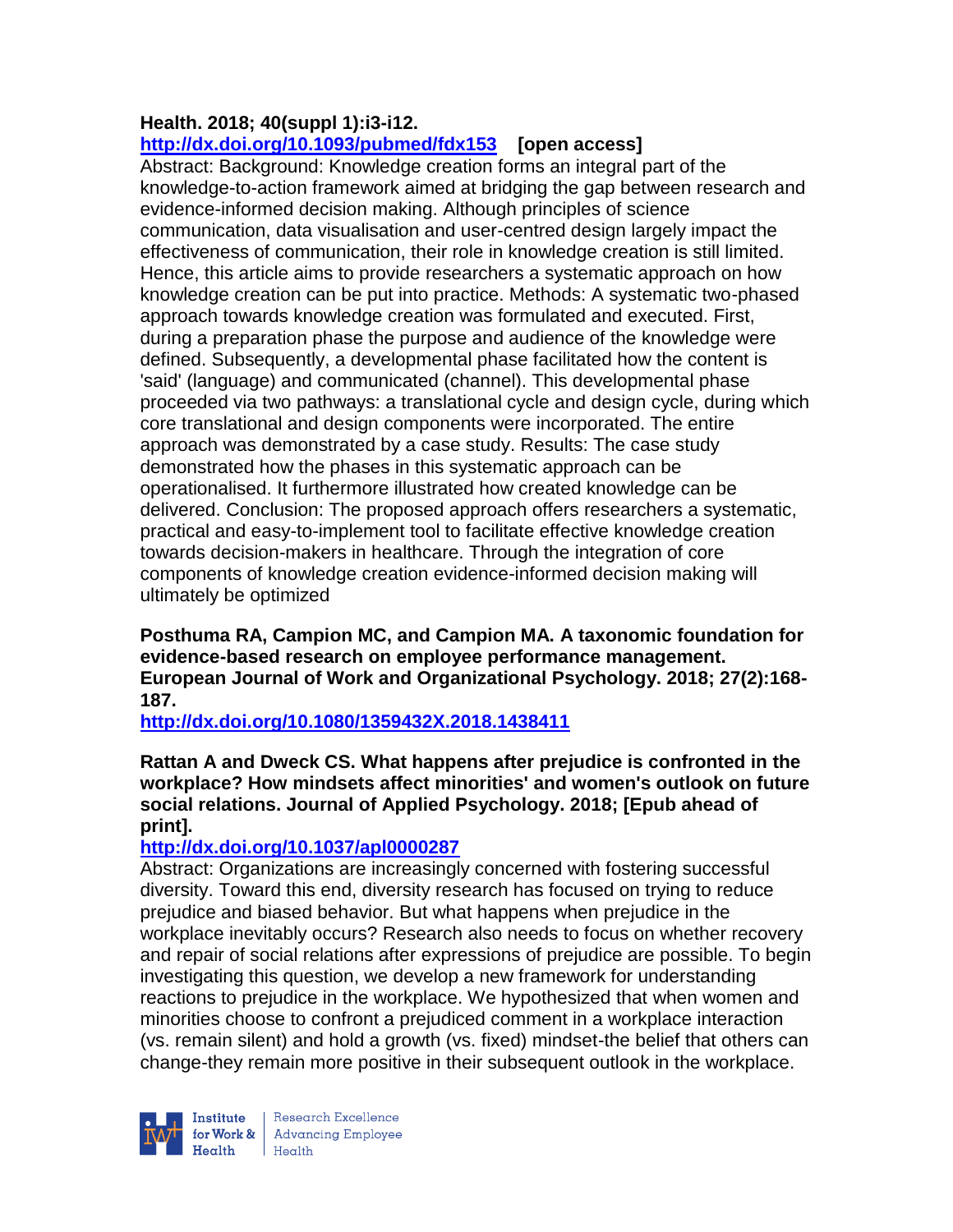Studies 1a, 1b, and 2 used hypothetical workplace scenarios to expose participants to someone who expressed bias; Study 3 ensured real-world relevance by eliciting retrospective accounts of workplace bias from African American employees. Across studies, women and minorities who confronted the perpetrator of prejudice exhibited more positive subsequent expectations of that coworker when they held a growth mindset. It is important that these more positive expectations were associated with reports of greater workplace belonging (Study 2), ratings of improved relations with coworkers who had displayed bias (Study 3), and greater workplace satisfaction (Studies 2-3). Thus, a growth mindset contributes to successful workplace diversity by protecting women's and minorities' outlook when they opt to confront expressions of bias. (PsycINFO Database Record

**Spitters HPEM, van de Goor LAM, Lau CJ, Sandu P, Eklund KL, Jansen J, and van Oers JAM. Learning from games: stakeholders' experiences involved in local health policy. Journal of Public Health. 2018; 40(suppl 1):i39-i49.** 

#### **<http://dx.doi.org/10.1093/pubmed/fdx149>**

Abstract: Since public health problems are complex and the related policies need to address a wide range of sectors, cross-sectoral collaboration is beneficial. One intervention focusing on stimulating collaboration is a 'policy game'. The focus on specific problems facilitates relationships between the stakeholders and stimulates cross-sectoral policymaking. The present study explores stakeholders' learning experiences with respect to the collaboration process in public health policymaking. This was achieved via their game participation, carried out in reallife stakeholder networks in the Netherlands, Denmark and Romania. The policy game (In2Action) was developed and implemented as a 1-day role-play. The data consisted of: (i) observations and evaluation notes during the game and (ii) participant questionnaire after the game. All three countries showed similar results in learning experience during the collaboration processes in local policymaking. Specific learning experiences were related to: (i) the stakeholder network, (ii) interaction and (iii) relationships. The game also increased participant's understanding of group dynamics and need for a coordinator in policymaking. This exploratory study shows that the game provides participants with learning experiences during the collaboration process in policymaking. Experiencing what is needed to establish cross-sectoral collaboration is a first step towards enhancing knowledge exchange and more effective public health policies

**Tei-Tominaga M and Nakanishi M. The influence of supportive and ethical work environments on work-related accidents, injuries, and serious psychological distress among hospital nurses. International Journal of Environmental Research and Public Health. 2018; 15(2):E240. <http://dx.doi.org/10.3390/ijerph15020240>[open access]** Abstract: The healthcare industry in Japan has experienced many cases of work-



Research Excellence for Work & Advancing Employee<br>Health Health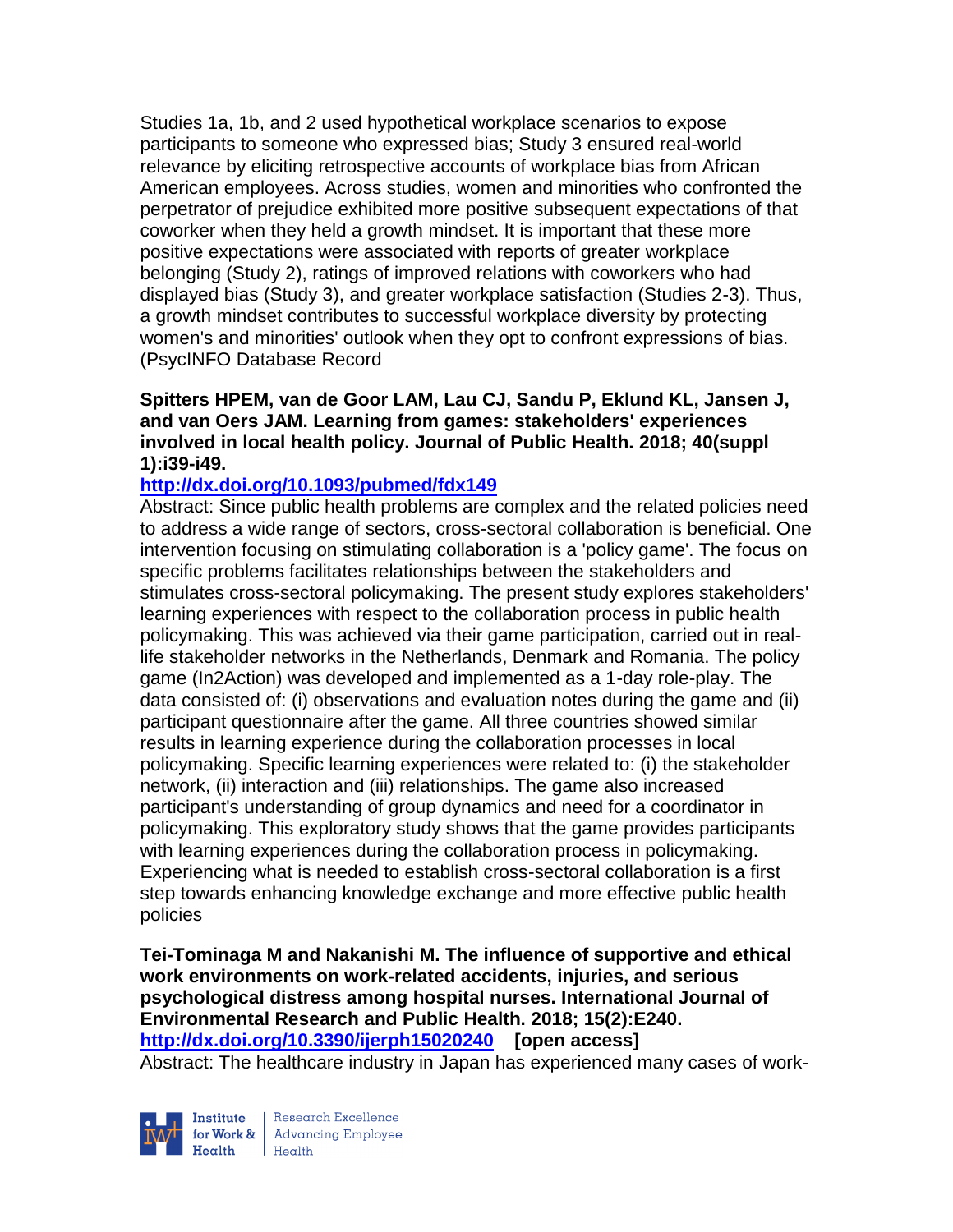related injuries, accidents, and workers' compensation claims because of mental illness. This study examined the influence of supportive and ethical work environments on work-related accidents, injuries, and serious psychological distress among hospital nurses. Self-reported questionnaires were distributed to nurses (n = 1114) from 11 hospitals. Valid responses (n =  $822,93\%$  women, mean age  $=$  38.49  $+$ /- 10.09 years) were used for analyses. The questionnaire included items addressing basic attributes, work and organizational characteristics, social capital and ethical climate at the workplace, psychological distress, and experience of work-related accidents or injuries in the last half year. The final model of a multivariate logistic regression analysis revealed that those who work less than 4 h of overtime per week ( $OR = 0.313$ ), those who work on days off more than once per month ( $OR = 0.424$ ), and an exclusive workplace climate (OR = 1.314) were significantly associated with work-related accidents or injuries. Additionally, an exclusive workplace climate ( $OR = 1.696$ ) elevated the risk of serious psychological distress. To prevent work-related compensation cases, which are caused by these variables, strengthening hospitals' occupational health and safety is necessary

**Turk MA and McDermott S. Knowledge translation and the health of people with disability. Disability and Health Journal. 2018; 11(2):169. <http://dx.doi.org/10.1016/j.dhjo.2018.01.008>**

**Urtasun A and Nunez I. Healthy working days: the (positive) effect of work effort on occupational health from a human capital approach. Social Science & Medicine. 2018; 202:79-88.** 

## **<http://dx.doi.org/10.1016/j.socscimed.2018.02.028>**

Abstract: The neoclassic economic rationale has taken for granted that the effect of effort on health is negative. However, several studies in the field of occupational health and medicine claim that working is clearly better for health than non-working or being unemployed, as some psychological and physical condition may improve with work effort. This paper analyzes the effect of work effort on occupational health. The proposed human capital approach builds upon the classic economic perspective, that assumes a negative effect of effort on health, and extends it by allowing positive effects, as suggested by occupational researchers. Using a sample from 2010 of 20,000 European workers we find that, under adequate working conditions, the level of effort (measured in working hours) at which health starts to deteriorate is very high (120h per week). However, if working conditions are not adequate, even a moderate effort (35h per week) can harm workers health

### **Walters KM, Fisher GG, and Tenney L. An overview of health and safety in the Colorado cannabis industry. American Journal of Industrial Medicine. 2018; [Epub ahead of print].**

#### **<http://dx.doi.org/10.1002/ajim.22834>**

Abstract: BACKGROUND: Understanding worker health and safety in the rapidly growing legal U.S. cannabis industry is important. Although little published



**Institute** Research Excellence<br> **for Work &** Advancing Employee<br> **Health** Health